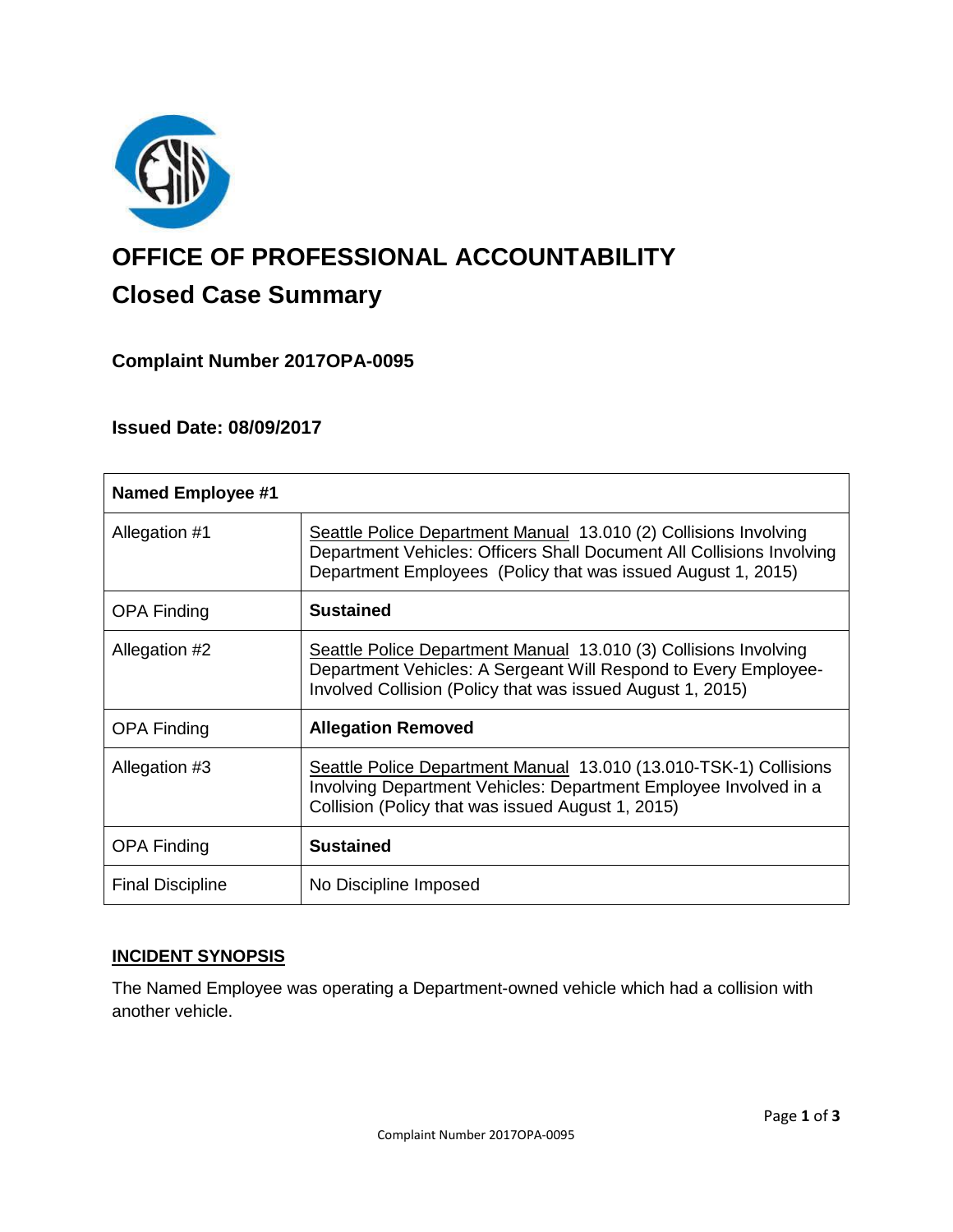## **COMPLAINT**

The complainant, a supervisor within the Department, alleged that the Named Employee was involved in a collision and did not report this collision to a supervisor at that time as required.

#### **INVESTIGATION**

The OPA investigation included the following actions:

- 1. Review of the complaint memo
- 2. Search for and review of all relevant records and other evidence
- 3. Interview of SPD employee

#### **ANALYSIS AND CONCLUSION**

The preponderance of the evidence from this OPA investigation showed that the Named Employee was operating a Department-owned vehicle when that vehicle had a low speed collision with a van. The Named Employee told OPA he was aware of the collision when it happened and immediately stopped to inspect for any property damage. He saw no damage to the SPD vehicle. However, the front license plate and holder on the van were bent. The Named Employee also told OPA he did not document the collision in any way until after the owner of the van filed a claim for damage. The Named Employee was then ordered by his supervisor to complete a General Offense Report (GOR). SPD Policy 13.010(2) requires SPD employees to document all collisions involving Department Vehicles. Those collisions involving only property damage below a value of \$1,000 to any one vehicle are to be documented in a GOR.

Allegation #2 placed a duty on Sergeants to respond to every employee involved collision. It did not apply to the Named Employee, who was not a Sergeant and was the employee involved in the collision. For this reason, the allegation was removed.

SPD Policy 13.010 TSK-1 requires employees involved in a collision while operating a Department vehicle to perform the following tasks:

- 1. Checks for injuries and renders first aid.
- 2. Notifies a supervisor immediately.
- 3. Remains on the scene until relieved by an on-scene supervisor.
- 4. Completes a Statement (form 9.27) and a diagram of the scene on a Sketch Sheet (form 5.7.1)
- 5. Provides the completed forms to the investigating Traffic or Patrol officer.

The preponderance of the evidence from the OPA investigation showed that, while the Named Employee did check for injuries, he did not notify a supervisor at the time, nor complete a Statement and Diagram as required.